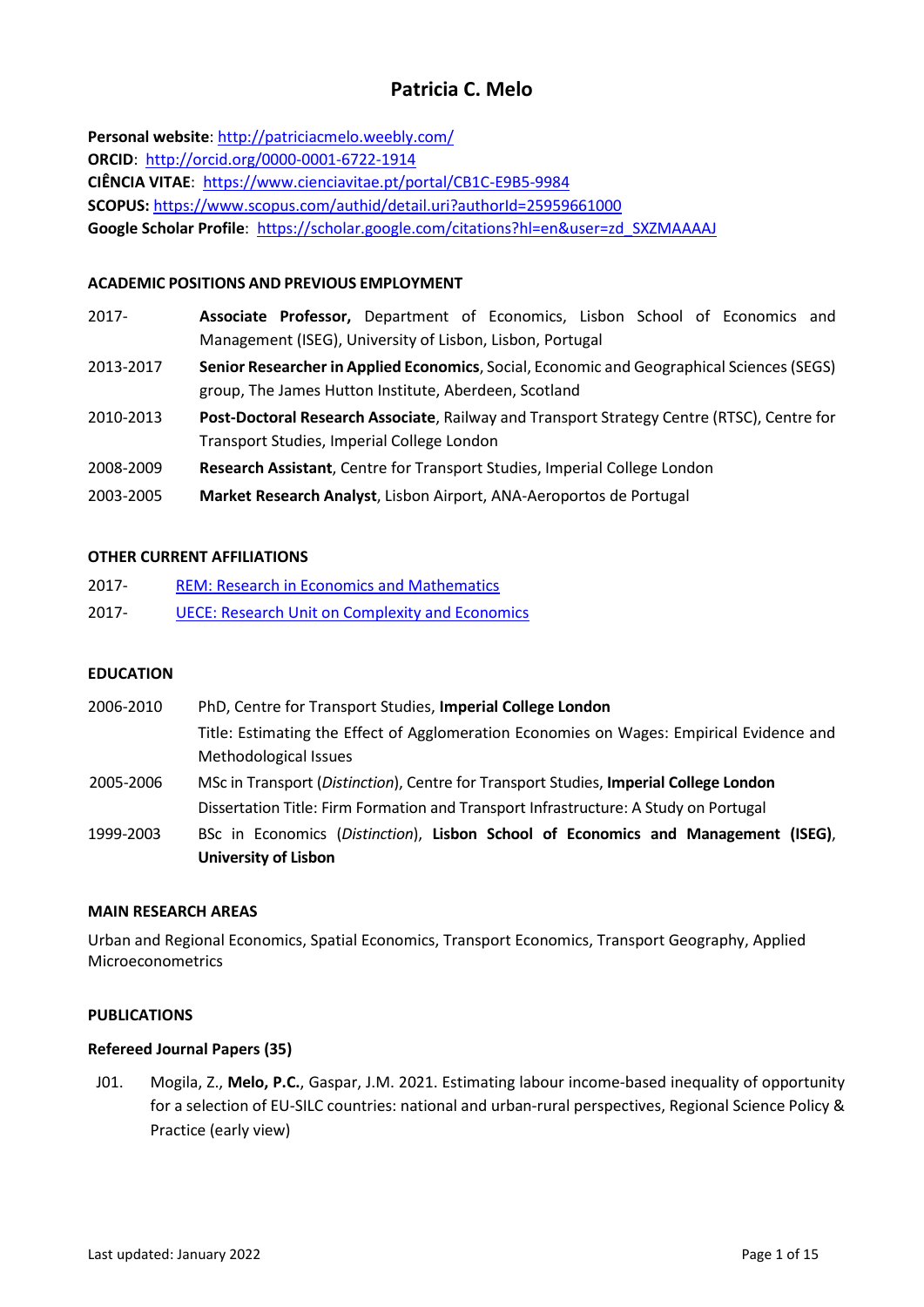- J02. **Melo, P.C.**, Conceição, R., Anciães, P. R., Guiomar, N., Muñoz-Rojas, J. 2021. Does road accessibility to cities support rural population growth? Evidence for Portugal between 1991 and 2011, Journal of Regional Science (early view)
- J03. Ramli, A.R., Abdul Kadir, J. M., Ismail, N., Othman, A. A., and **Melo, P.C.** 2021. Fuel Subsidies, Fuel Consumption, and Road Transport Emissions: A systematic review, Vol. 6(16), pp. 275-281
- J04. Knies, G., **Melo, P.C.** and Zhang, M. 2020. Neighbourhood deprivation, life satisfaction and earnings: Comparative analyses of neighbourhood effects at bespoke scales. *Urban Studies*.
- J05. **Melo, P.C.,** Sobreira, N. and Goulart, P. 2019. Estimating the long-run metro demand elasticities for Lisbon: A time-varying approach. *Transportation Research Part A: Policy and Practice* Vol. 126, pp. 360-376
- J06. Carbo, J.M., Graham, D.J., Anupriya, D. C., **Melo, P. C.** 2019. Evaluating the causal economic impacts of transport investments: evidence from the Madrid-Barcelona high-speed rail corridor. *Journal of Applied Statistics* Vol. 46(9), pp. 1714-1723
- J07. de Abreu e Silva, J. and **Melo, P.C.** 2018. Does Home-Based Telework reduce Household Total Travel? A Path Analysis using single and two worker British Households. *Journal of Transport Geography* Vol. 73, pp.148-162
- J08. de Abreu e Silva, J. and **Melo, P.C.** 2018. Home telework, travel behaviour, and land use patterns: A path analysis of British single-worker households. *Journal of Transport and Land Use* Vol.11, No 1, pp. 419-441
- J09. Colen, L., **Melo, P.C.**, Abdul-Salam, Y. Roberts, D., Mary, S., Gomez Y Paloma, S. 2018. Income elasticities for food, calories and nutrients across Africa: A meta-analysis *Food Policy* Vol.77, pp.116- 132
- J10. **Melo, P.C.** and Graham, D.J. 2018. Transport-Induced Agglomeration Effects: Evidence for US Metropolitan Areas. *Regional Science, Policy and Practice* Vol. 10, pp.37-47
- J11. **Melo, P.C.**, Ge, J., Craig, T., Brewer, M., Thronicker, I. 2018. Does work-life balance affect proenvironmental behaviour? Evidence for the UK using longitudinal microdata. *Ecological Economics*  Vol. 145, pp. 170-181
- J12. **Melo, P.C.** and de Abreu e Silva, J. 2017. The impact of home telework on household and intrahousehold commuting in Great Britain. *Transportation Research Part A: Policy and Practice* Vol. 103, pp. 1-24
- J13. de Abreu e Silva, J. and **Melo, P.C.** 2017. The effects of home-based telework on household total travel: A path analysis approach of British households. *Transportation Research Procedia* 27, pp. 832– 840
- J14. Ivanova, D., Vita, R.G., Stadler, K., Steen-Olsen, K., **Melo, P.C.**, Wood, R., Hertwich, E. 2017. Mapping the carbon footprint of EU regions. *Environmental Research Letters* Vol. 12, No.5
- J15. **Melo, P.C.**, Graham, D.J., Levinson, D. and Aarabi, S. 2017. Agglomeration, Accessibility, and Productivity: Evidence for Large Metropolitan Areas in the US. *Urban Studies* Vol. 54(1), pp. 179-195
- J16. **Melo, P.C.** 2017. People, Places and Earnings Differentials in Scotland. *Regional Studies* Vol. 51(1), pp. 389-403
- J17. Mohammad, S.I., Graham, D.J, and **Melo, P.C.** 2017. The Effect of the Dubai Metro on the Value of Residential and Commercial Properties. *Journal of Transport and Land Use* Vol.10 No.1, pp. 263-290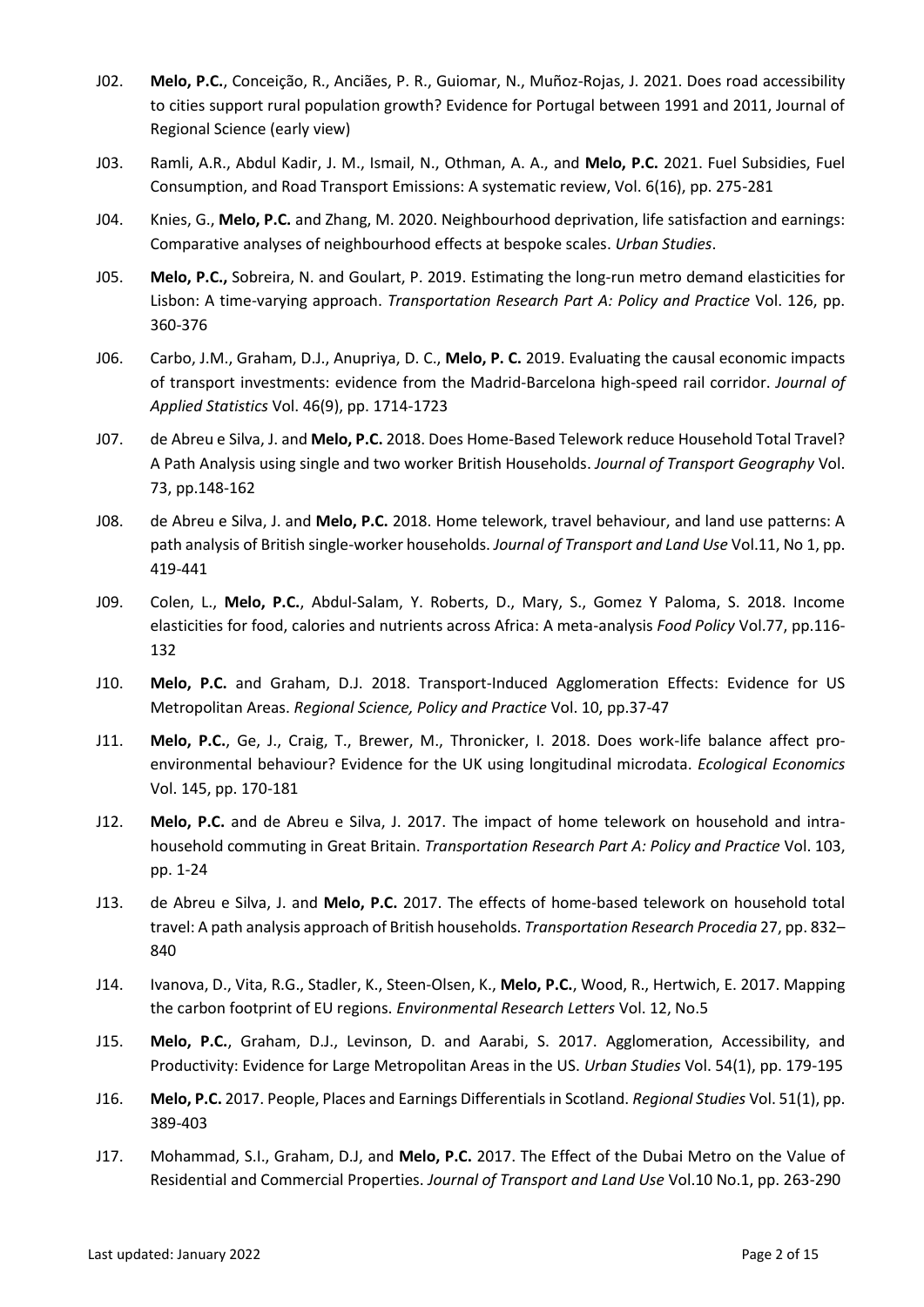- J18. **Melo, P.C.** 2016 Driving Down Road Transport CO<sub>2</sub> Emissions in Scotland. *International Journal of Sustainable Transportation* Vol.10(10), pp. 906-116
- J19. **Melo, P.C.**, Copus, A. and Coombes, M. 2016. Modelling Small Area At-Risk-of-Poverty Rates for the UK using the World Bank Methodology and the EU-SILC. *Applied Spatial Analysis and Policy* Vol.9(1), pp. 97-117
- J20. Copus, A., **Melo, P.C.**, Kaup, S., Tagai, G., and Artelaris, P. 2015. Regional Poverty Mapping in Europe – Challenges, Advances, Benefits and Limitations. *Local Economy* Vol.30(7), pp. 742-764
- J21. Canavan, S., Graham, D.J., **Melo, P.C.**, Anderson, R.J., Barron, A., and Cohen, J.M. 2015. The Impacts of Moving Block Signalling on Technical Efficiency: An Application of Propensity Score Matching on Urban Metro Rail Systems. *Transportation Research Record: Journal of the Transportation Research Board* No 2534, pp. 68-74
- J22. Melo, P.C. and Ramli, A.R. 2014. Estimating Fuel Demand Elasticities to Evaluate CO<sub>2</sub> Emissions: Panel Data Evidence for the Lisbon Metropolitan Area. *Transportation Research Part A: Policy and Practice* Vol.67, pp. 30-46
- J23. **Melo, P.C.**, and Graham, D.J. 2014. Testing for Labour Pooling as a Source of Agglomeration Economies: Evidence for Labour Markets in England and Wales. *Papers in Regional Science* Vol.93(1), pp. 31-52
- J24. **Melo, P.C.**, Graham, D.J., and Brage-Ardao, R. 2013. The productivity of transport infrastructure investment: A meta-analysis of empirical evidence. *Regional Science and Urban Economics* Vol.43, pp. 695-706
- J25. Mohammad, S. I., Graham, D.J., **Melo, P.C.**, Anderson, R.J. 2013. A Meta-Analysis of the Impact of Rail Projects on Land and Property Values. *Transportation Research Part A: Policy and Practice* Vol.50, pp. 158-170
- J26. Barron, A., **Melo, P.C.**, Cohen, J.M., and Anderson, R.J. 2013. Passenger-Focused Management Approach to Measurement of Train Delay Impacts. *Transportation Research Record: Journal of the Transportation Research Board* No 2351, pp. 46-53
- J27. **Melo, P.C.**, Graham, D.J., and Canavan, S. 2012. Effects of Road Investments on Productivity and Induced Travel Demand: Evidence for Urbanized Areas in the United States. *Transportation Research Record: Journal of the Transportation Research Board* No 2297, pp. 163–171
- J28. Molloy, J., **Melo, P.C.**, Graham, D.J., Majumdar, A., and Ochieng, W. 2012. The Role of Air Travel Demand Elasticities in Reducing Aviation's  $CO<sub>2</sub>$  Emissions: Evidence for European Airlines. *Transportation Research Record: Journal of the Transportation Research Board* No 2300, pp.31-41
- J29. Le Néchet, F., **Melo, P.C.**, and Graham, D.J. 2012. The Role of Transport Induced Agglomeration Effects on Firm Productivity in Mega-City regions: Evidence for Bassin Parisien. *Transportation Research Record: Journal of the Transportation Research Board* No 2307, pp. 21-30
- J30. **Melo, P.C.**, Graham, D.J., and Noland, R.B. 2012. The Effect of Labour Market Spatial Structure on Commuting in England and Wales. *Journal of Economic Geography* Vol.12(3), pp. 717-737
- J31. Graham, D.J., and **Melo, P.C.** 2011. Evidence on the Assessment of Wider Economic Impacts of High-Speed Rail for Great Britain. *Transportation Research Record: Journal of the Transportation Research Board* No, 2261 pp.15-24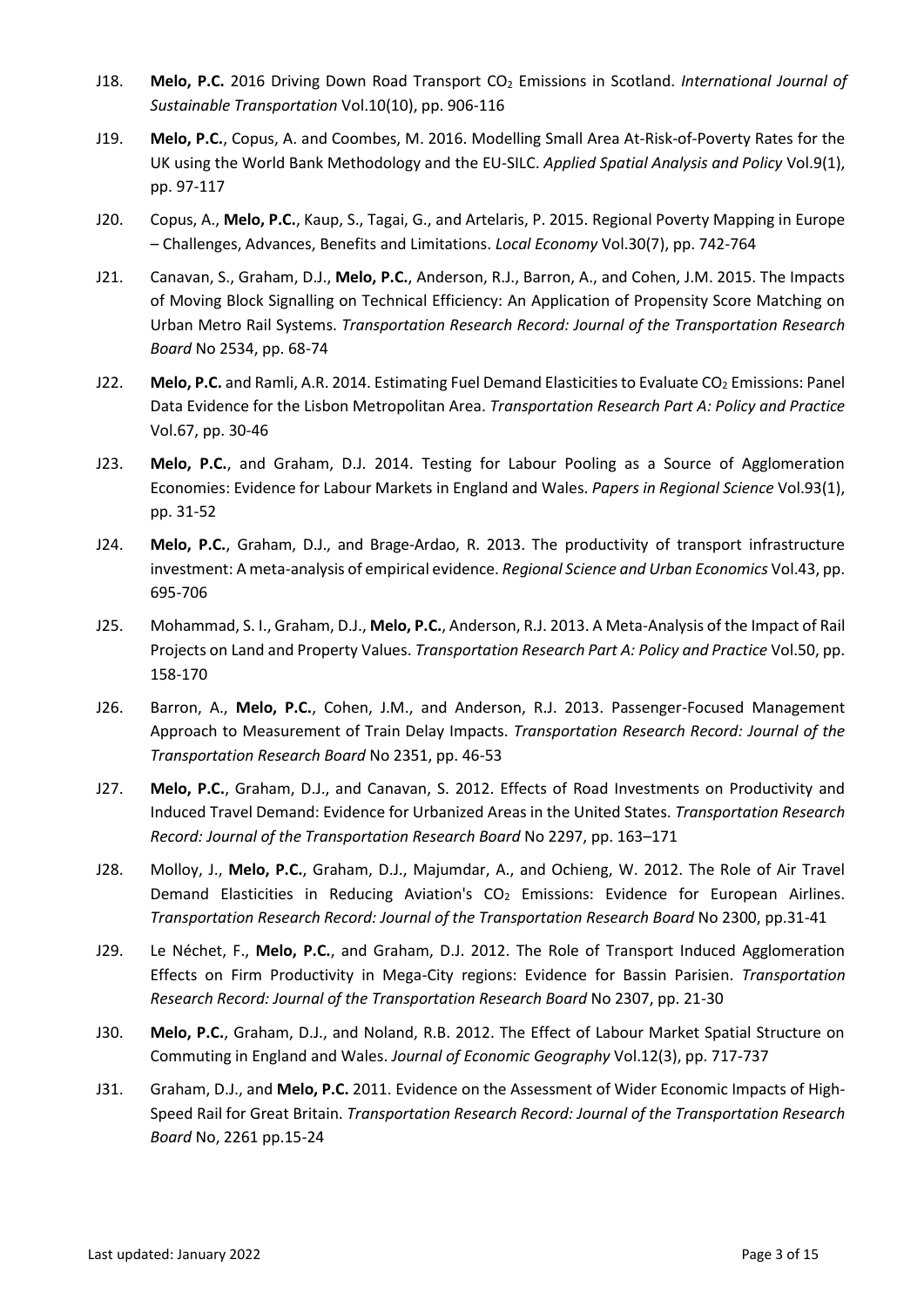- J32. **Melo, P.C.**, Harris, N.G., Graham, D.J., Anderson, R.J., Barron, A. 2011. Determinants of Delay Incident Performance of Urban Metros. *Transportation Research Record: Journal of the Transportation Research Board* No 2216, pp. 10-18
- J33. Graham, D.J., **Melo, P.C.**, Jiwattanakulpaisarn, P., and Noland, R.B. 2010. Testing for Causality between Productivity and Agglomeration Economies. *Journal of Regional Science* Vol.50(5), pp. 935- 951
- J34. **Melo, P.C.**, Graham, D.J., and Noland, R.B. 2010. Impact of Transport Infrastructure on Firm Formation: Evidence from the Portuguese Municipalities. *Transportation Research Record: Journal of the Transportation Research Board* No 2163, pp. 133-143
- J35. **Melo, P.C.**, Graham, D.J., and Noland, R.B. 2009. A Meta-Analysis of Estimates of Urban Agglomeration Economies. *Regional Science and Urban Economics* Vol.39, pp. 332-342

# **Book Chapters (4)**

- B01. **Melo, P.C.**, (forthcoming) Transportation and Urban Spatial Structure, In: João de Abreu e Silva, Kristina Currans, Robert Schneider and Veronique Van Acker (eds.) Handbook on Transportation and Land Use: Human-Centered Communities in an Age of Rapid Technological Change, Cheltenham: Edward Elgar Publishing Ltd, Chapter 4
- B02. **Melo, P.C.**, (2021) Transport infrastructure effects on economic output: the micro-economic approach. In: Vickerman, Roger (eds.) International Encyclopedia of Transportation. vol. 1, pp. 347- 354. UK: Elsevier Ltd
- B03. **Melo, P.C.**, Graham, D.J. and Noland, R.B. (2013) A Meta-Analysis of Estimates of Urban Agglomeration Economies, In: McCann, Philip (ed) *New Developments in Spatial Economics and Economic Geography,*  Cheltenham: Edward Elgar Publishing Ltd, Chapter 23
- B04. **Melo, P.C.**, Graham, D.J. and Noland, R.B. (2012) A Meta-Analysis of Estimates of Urban Agglomeration Economies, In: Mulley, Corinne (ed) *Urban Form and Transport Accessibility, Volume 3 of Classics in Transport and Environmental Valuation Series,* Cheltenham: Edward Elgar Publishing Ltd, Chapter 24

## **Published Working Papers (10)**

- W01. Rocha, B.T., **Melo, P.C.**, Afonso, N. and de Abreu e Silva, J. 2021. What drives the allocation of motorways? Evidence from Portugal's fast-expanding network, Working Paper 0184-2021, REM Working Paper Series, July 2021. Available at: [https://rem.rc.iseg.ulisboa.pt/wps/pdf/REM\\_WP\\_0184\\_2021.pdf](https://rem.rc.iseg.ulisboa.pt/wps/pdf/REM_WP_0184_2021.pdf)
- W02. Rocha, B.T., **Melo, P.C.**, Afonso, N. and de Abreu e Silva, J. 2021. Motorways, urban growth, and suburbanisation: evidence from three decades of motorway construction in Portugal, Working Paper 0174-2021, REM Working Paper Series, May 2021. Available at: [https://rem.rc.iseg.ulisboa.pt/wps/pdf/REM\\_WP\\_0174\\_2021.pdf](https://rem.rc.iseg.ulisboa.pt/wps/pdf/REM_WP_0174_2021.pdf)
- W03. **Melo, P.C.**, Rego, C., Anciães, P. R., Guiomar, N. and Muñoz-Rojas, J. 2021. Does road accessibility to cities support rural population growth? Evidence for Portugal for 1991-2011, Working Paper 0165- 2021, REM Working Paper Series, March 2021. Available at: [https://rem.rc.iseg.ulisboa.pt/wps/pdf/REM\\_WP\\_0165\\_2021.pdf](https://rem.rc.iseg.ulisboa.pt/wps/pdf/REM_WP_0165_2021.pdf)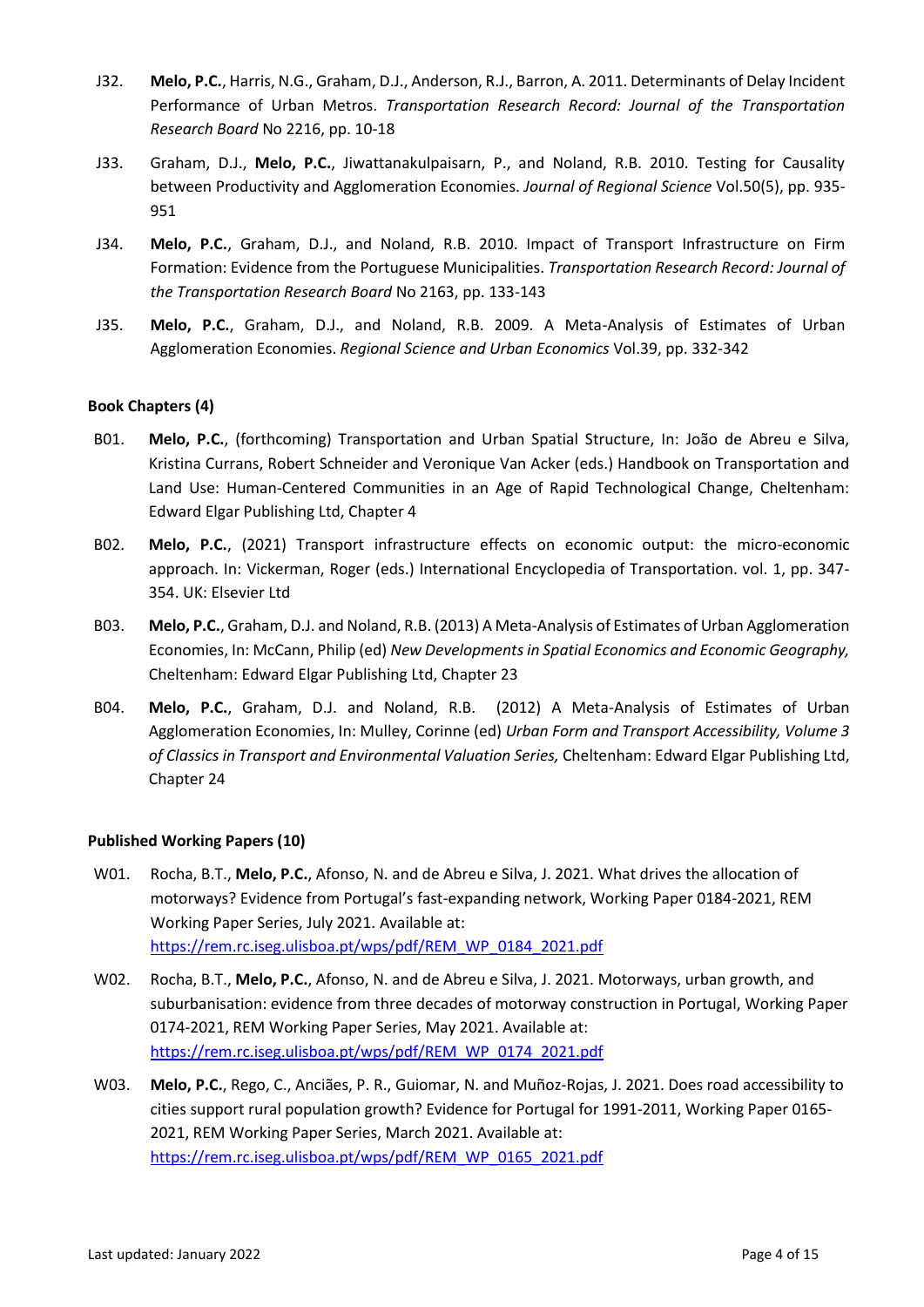- W04. Mogila, Z., **Melo, P.C.** and Gaspar, J. M. 2020. Exploring the relation between income mobility and inequality at the regional level using EU-SILC microdata, Working Paper 0134-2020, REM Working Paper Series, May 2020. Available at: [https://rem.rc.iseg.ulisboa.pt/wps/pdf/REM\\_WP\\_0134\\_2020.pdf](https://rem.rc.iseg.ulisboa.pt/wps/pdf/REM_WP_0134_2020.pdf)
- W05. Mogila, Z., **Melo, P.C.** and Gaspar, J. M. 2020. Measuring inequality of opportunity across EU-SILC countries: national and urban-rural perspectives, Working Paper 0135-2020, REM Working Paper Series, May 2020. Available at: [https://rem.rc.iseg.ulisboa.pt/wps/pdf/REM\\_WP\\_0135\\_2020.pdf](https://rem.rc.iseg.ulisboa.pt/wps/pdf/REM_WP_0135_2020.pdf)
- W06. Knies, G., **Melo, P.C.** and Zhang, M. 2020. Neighbourhood Deprivation, Life Satisfaction and Earnings: Comparative Analyses of Neighbourhood Effects at Bespoke Scales, ISER Working Paper Series 2020- 01, January 2020. Available at: [https://www.iser.essex.ac.uk/research/publications/working](https://www.iser.essex.ac.uk/research/publications/working-papers/iser/2020-01)[papers/iser/2020-01](https://www.iser.essex.ac.uk/research/publications/working-papers/iser/2020-01)
- W07. Pontes, J.P. and **Melo, P.C**. 2018. Does Country Size Affect the Relationship between Population Density and Labour Productivity? Theory and Evidence for Europe, Working Paper 023-2018, REM Working Paper Series, January 2018. Available at: [https://rem.rc.iseg.ulisboa.pt/wps/pdf/REM\\_WP\\_023\\_2018.pdf](https://rem.rc.iseg.ulisboa.pt/wps/pdf/REM_WP_023_2018.pdf)
- W08. **Melo, P.C.** and Graham, D.J. 2017. Transport-Induced Agglomeration Effects: Evidence for US Metropolitan Areas, Working Paper 006-2017, REM Working Paper Series, October 2017. Available at: [https://rem.rc.iseg.ulisboa.pt/wps/pdf/REM\\_WP\\_006\\_2017.pdf](https://rem.rc.iseg.ulisboa.pt/wps/pdf/REM_WP_006_2017.pdf)
- W09. Gavves, E., Melo, P.C., and Graham, D.J. 2013. Fuel Demand and Road Transport CO<sub>2</sub> Emissions: Evidence for the Greater Porto Region. Proceedings of the 13th World Conference on Transport Research (WCTR), Rio de Janeiro, Brazil. Available at: [http://www.wctrs.leeds.ac.uk/wp/wp](http://www.wctrs.leeds.ac.uk/wp/wp-content/uploads/abstracts/rio/general/1093.pdf)[content/uploads/abstracts/rio/general/1093.pdf](http://www.wctrs.leeds.ac.uk/wp/wp-content/uploads/abstracts/rio/general/1093.pdf)
- W10. **Melo, P.C.**, and Graham, D.J. 2009. Agglomeration Economies and Labour Productivity: Evidence from Longitudinal Worker Data for GB's Travel-to-Work Areas. Discussion Paper Nr.31, Spatial Economics Research Centre (SERC), London School of Economics (LSE). Available at: <http://eprints.lse.ac.uk/33268/1/sercdp0031.pdf>

## **Policy and Technical Reports (16)**

- R01. Repor[t Deliverable 5.3: Deliverable 5.3: Location and context -](https://relocal.eu/wp-content/uploads/sites/8/2019/05/D5.3-Report_FINAL.pdf) analysis of spatial inequalities at different [geographical scales.](https://relocal.eu/wp-content/uploads/sites/8/2019/05/D5.3-Report_FINAL.pdf) EU H2020 RELOCAL-Resituating the Local in Cohesion and Territorial Development. Grant Agreement no: 727097, March 2019.
- R02. [Report on multi-scalar patterns of inequalities. Deliverable 5.2.](https://relocal.eu/wp-content/uploads/sites/8/2018/06/D5.2-Report-on-multi-scalar-patterns-of-spatial-inequalities-Version-1-20180531.pdf) EU H2020 RELOCAL-Resituating the Local in Cohesion and Territorial Development. Grant Agreement no: 727097, June 2018.
- R03. [Work Package 5: Case Studies in Sustainable Lifestyles and Consumption Initiatives. Deliverable 5.9: Case](http://glamurs.eu/wp-content/uploads/2016/11/WP5_Deliverable_5.9.pdf)  [Study Report:](http://glamurs.eu/wp-content/uploads/2016/11/WP5_Deliverable_5.9.pdf) Aberdeenshire, Scotland (with Tony Craig, Anke Fischer, Jiaqi Ge, Mark Brewer, Kathryn Colley, Gary Polhill). EU FP7 Green Lifestyles, Alternative Models & Up-scaling Regional Sustainability / GLAMURS: Grant Agreement no: 613420, October 2016.
- R04. Access to outdoor recreation by older people in Scotland (with Colley, K., Currie, M., Hopkins, J.). Report for Rural Communities Research, Rural and Environment Science and Analytical Services (RESAS) Division, The Scottish Government, March 2016.

<http://www.gov.scot/Resource/0050/00500263.pdf>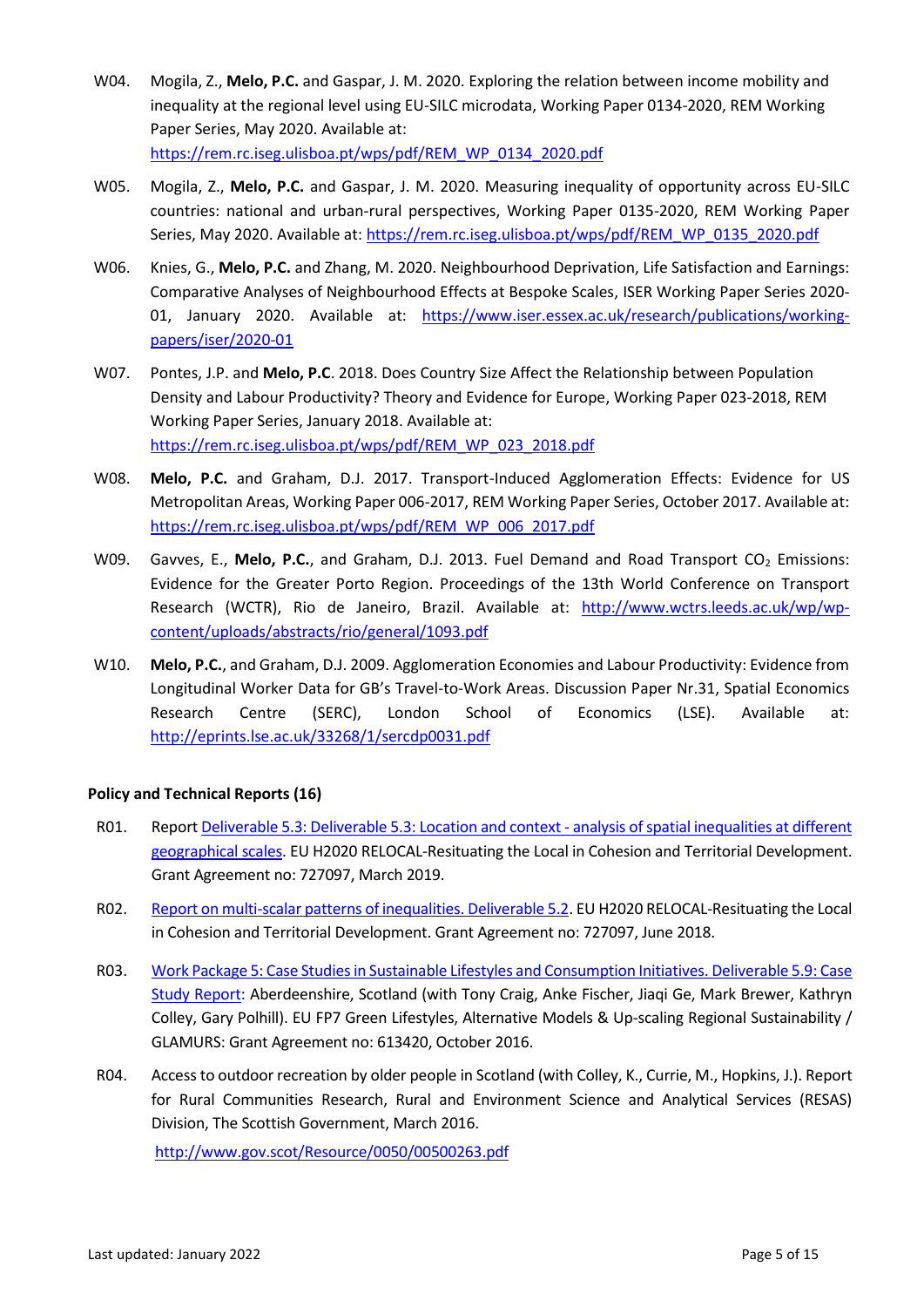- R05. [Regional employment growth in Scotland: 2001-2011](http://www.hutton.ac.uk/sites/default/files/files/Shift-share%20research%20note%20March%202015(3).pdf) (with Vellinga, N.). The James Hutton Institute, March 2015.
- R06. [Income Elasticities of Food Demand in Africa: A Meta-Analysis](https://ec.europa.eu/jrc/en/publication/income-elasticities-food-demand-africa-meta-analysis) (with Yakubu Abdul-Salam, Deborah Roberts, Alana Gilbert, Robin Matthews, Liesbeth Colen, Sebastien Mary, Sergio Gomez Y Paloma). Joint Research Centre (JRC), Institute for Prospective Technological Studies. JRC98812, 2015.
- R07. Implementation of Poverty Mapping (with Andrew Copus). Working Paper 5 of EU FP7 ESPON project TiPSE The Territorial Dimension of Poverty and social exclusion in Europe, The James Hutton Institute, April 2014 [\[Annex 3 Poverty Mapping Methodology\]](http://www.espon.eu/main/Menu_Projects/Menu_ESPON2013Projects/Menu_AppliedResearch/tipse.html)
- R08. Recalibrating the Capacity Charge for CP5 (2013) Report for Network Rail
- R09. [Measuring the Impact of High-Speed Rail on Economic Performance: Evidence for the Madrid-](http://www.researchcatalogue.esrc.ac.uk/grants/ES.J007382.1/outputs/read/ac83647c-7f0a-4915-ac0f-7a935bafed50)[Barcelona Corridor](http://www.researchcatalogue.esrc.ac.uk/grants/ES.J007382.1/outputs/read/ac83647c-7f0a-4915-ac0f-7a935bafed50) (with Graham, D.J. and Brage-Ardao, R.). ESRC Grant: Transport Investments and Spatial Economic Performance, Grant reference: ES/J007382/1.
- R10. Investing in Punctuality. Case study for the International Suburban Railway Benchmarking Group (ISBeRG), Railway and Transport Strategy Centre (RTSC), 2011
- R11. Review of Appraisal Methodologies of the External Effects of Urban Rail Projects. Railway and Transport Strategy Centre (RTSC), 2011
- R12. Nova Phase 12: Train Service Reliability Case Study, Railway and Transport Strategy Centre (RTSC), 2010
- R13. Graham, D.J. and Melo, P.C. [Advice on the Assessment of Wider Economic Impacts:](http://webarchive.nationalarchives.gov.uk/+/http:/www.dft.gov.uk/pgr/rail/pi/highspeedrail/hs2ltd/appraisalmaterial/pdf/widereconomicreport.pdf) A Report for HS2. Department for Transport, London, 2010.
- R14. Graham, D.J. and Melo, P.C. Validation of the National Transport Model using Employment surveys: Phase 2. Part 2: Analysis of commuting data from the Census and NTM. Department for Transport, London, 2010
- R15. Graham, D.J., Melo, P.C. and Crotte, A. Validation of the National Transport Model using Employment Surveys: Phase 2. Part 1: Analysis of the Internal Consistency of the ASHE Data Department for Transport, London, 2009
- R16. Graham, D.J. and Melo, P.C. Validation of the National Transport Model using Employment Surveys: Phase 1. Department for Transport, London, 2008

#### **Writing for General and Professional Readership (17)**

- G01. Melo, P.C. with Bruno T. Rocha, *Trinta anos de investimento em autoestradas não tornaram o país menos desigual. A ferrovia deve fazer melhor.* 13<sup>th</sup> May 2021, Jornal Público. Available at: [https://www.publico.pt/2021/05/13/opiniao/opiniao/trinta-anos-investimento-autoestradas-nao](https://www.publico.pt/2021/05/13/opiniao/opiniao/trinta-anos-investimento-autoestradas-nao-tornaram-pais-menos-desigual-ferrovia-melhor-1962231)[tornaram-pais-menos-desigual-ferrovia-melhor-1962231](https://www.publico.pt/2021/05/13/opiniao/opiniao/trinta-anos-investimento-autoestradas-nao-tornaram-pais-menos-desigual-ferrovia-melhor-1962231)
- G02. Melo, P.C. *Nós, a cidade e a mobilidade*. 16th March 2021, Jornal Público. Available at: <https://www.publico.pt/2021/03/16/opiniao/opiniao/cidade-mobilidade-1954639>
- G03. Melo, P.C. (2020), "A mobilidade sustentável do futuro implica ir além da transição energética no setor dos transportes", [Cadernos de Economia, Ed. Ordem dos Economistas, No. 132, Jul/Set,](https://cadernoseconomia.com.pt/produto/cadernos-de-economia-132/) 65-66
- G04. Melo, P.C. 2020, o ano da reconquista do espaço público urbano. 4<sup>th</sup> August 2020, Jornal Público. Available at: [https://www.publico.pt/2020/08/04/opiniao/opiniao/2020-ano-reconquista-espaco](https://www.publico.pt/2020/08/04/opiniao/opiniao/2020-ano-reconquista-espaco-publico-urbano-1926796)[publico-urbano-1926796](https://www.publico.pt/2020/08/04/opiniao/opiniao/2020-ano-reconquista-espaco-publico-urbano-1926796)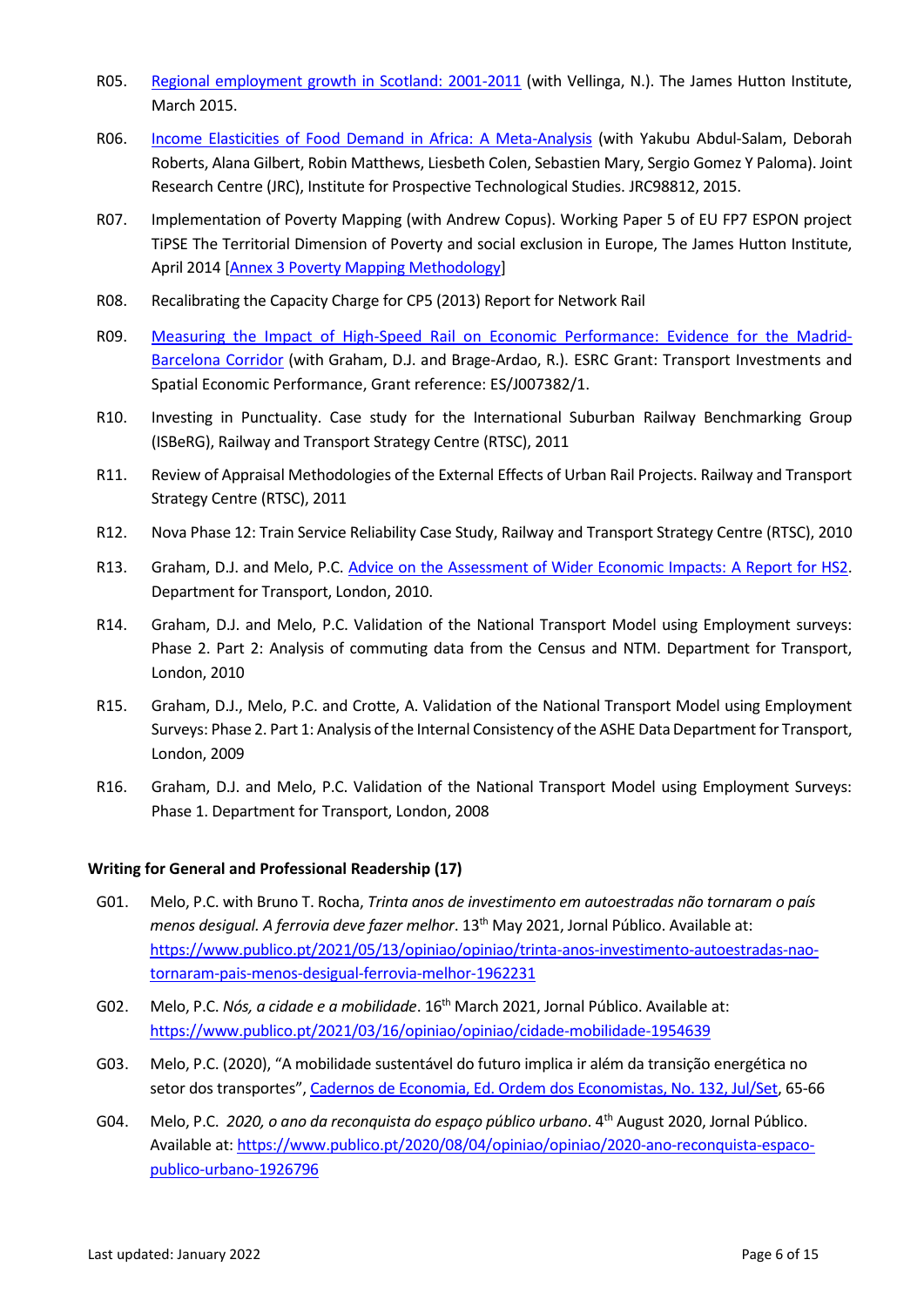- G05. Melo, P.C. *O que a covid-19 nos ensinou acerca da má gestão do espaço público nas cidades e como fazer melho*r*.* 29th May 2020, Jornal Público. Available at: [https://www.publico.pt/2020/05/29/opiniao/opiniao/covid19-ensinou-acerca-ma-gestao-espaco](https://www.publico.pt/2020/05/29/opiniao/opiniao/covid19-ensinou-acerca-ma-gestao-espaco-publico-cidades-melhor-1918361)[publico-cidades-melhor-1918361](https://www.publico.pt/2020/05/29/opiniao/opiniao/covid19-ensinou-acerca-ma-gestao-espaco-publico-cidades-melhor-1918361)
- G06. Melo, P.C. *No ano de Lisboa Capital Verde Europeia, o estacionamento também precisa de "Escolher Evoluir".* 26th Jan. 2020, Jornal Público. Available at: [https://www.publico.pt/2020/01/26/local/opiniao/ano-lisboa-capital-verde-europeia](https://www.publico.pt/2020/01/26/local/opiniao/ano-lisboa-capital-verde-europeia-estacionamento-tambem-precisa-escolher-evoluir-1901600)[estacionamento-tambem-precisa-escolher-evoluir-1901600](https://www.publico.pt/2020/01/26/local/opiniao/ano-lisboa-capital-verde-europeia-estacionamento-tambem-precisa-escolher-evoluir-1901600)
- G07. Melo, P.C. *Para quando uma abordagem estratégica na gestão do estacionamento na via pública em Lisboa?* 23rd Aug. 2019, Jornal Público. Available at: [https://www.publico.pt/2019/08/23/local/opiniao/abordagem-estrategica-gestao-estacionamento](https://www.publico.pt/2019/08/23/local/opiniao/abordagem-estrategica-gestao-estacionamento-via-publica-lisboa-1884306)[via-publica-lisboa-1884306](https://www.publico.pt/2019/08/23/local/opiniao/abordagem-estrategica-gestao-estacionamento-via-publica-lisboa-1884306)
- G08. Melo, P.C. *Quando a redução das disparidades regionais não implica maior coesão interna.* 17th Dec. 2018, Jornal Público. Available at[: https://www.publico.pt/2018/12/17/economia/opiniao/reducao](https://www.publico.pt/2018/12/17/economia/opiniao/reducao-disparidades-regionais-nao-implica-maior-coesao-interna-1854799)[disparidades-regionais-nao-implica-maior-coesao-interna-1854799](https://www.publico.pt/2018/12/17/economia/opiniao/reducao-disparidades-regionais-nao-implica-maior-coesao-interna-1854799)
- G09. Melo, P.C. with P. Goulart and N. Sobreira. *A reforma tarifária dos transportes públicos em Lisboa vai casar sozinha?* 17th Out. 2018, Jornal Público. Available at: [https://www.publico.pt/2018/10/17/economia/opiniao/a-reforma-tarifaria-dos-transportes](https://www.publico.pt/2018/10/17/economia/opiniao/a-reforma-tarifaria-dos-transportes-publicos-em-lisboa-vai-casar-sozinha-1847584)[publicos-em-lisboa-vai-casar-sozinha-1847584](https://www.publico.pt/2018/10/17/economia/opiniao/a-reforma-tarifaria-dos-transportes-publicos-em-lisboa-vai-casar-sozinha-1847584)
- G10. Melo, P.C. *Coesão e competitividade territorial: oportunidade ou conflito?* 4<sup>th</sup> June 2018, Jornal Público. Available at: [https://www.publico.pt/2018/06/04/sociedade/opiniao/coesao-e](https://www.publico.pt/2018/06/04/sociedade/opiniao/coesao-e-competitividade-territorial-oportunidade-ou-conflito-1833072)[competitividade-territorial-oportunidade-ou-conflito-1833072](https://www.publico.pt/2018/06/04/sociedade/opiniao/coesao-e-competitividade-territorial-oportunidade-ou-conflito-1833072)
- G11. Melo, P.C. *Onde crescemos e vivemos ainda determina o nosso estatuto económico e social?* 20<sup>th</sup> Nov. 2017, Jornal Público. Available at: [https://www.publico.pt/2017/11/20/sociedade/opiniao/onde-crescemos-e-vivemos-ainda](https://www.publico.pt/2017/11/20/sociedade/opiniao/onde-crescemos-e-vivemos-ainda-determina-o-nosso-estatuto-economico-e-social-1793119)[determina-o-nosso-estatuto-economico-e-social-1793119](https://www.publico.pt/2017/11/20/sociedade/opiniao/onde-crescemos-e-vivemos-ainda-determina-o-nosso-estatuto-economico-e-social-1793119)
- G12. Melo, P.C. *Que estrada leva a um desenvolvimento regional mais equilibrado?*, 14<sup>th</sup> Aug. 2017, Jornal Público. Available at: [https://www.publico.pt/2017/08/14/economia/noticia/ha-que-fazer-a](https://www.publico.pt/2017/08/14/economia/noticia/ha-que-fazer-a-estrada-para-um-desenvolvimento-regional-mais-equilibrado-1782149)[estrada-para-um-desenvolvimento-regional-mais-equilibrado-1782149](https://www.publico.pt/2017/08/14/economia/noticia/ha-que-fazer-a-estrada-para-um-desenvolvimento-regional-mais-equilibrado-1782149)
- G13. Melo, P.C. and Atterton, J. *Informing rural policy in Scotland,* 19th October 2016, SEGS Blog. Available at: <http://www.hutton.ac.uk/blogs/informing-rural-policy-scotland>
- G14. Melo, P.C. *While we live in a globalised world, the concentration of activity in cities continues to drive economic growth,* 10th March 2016, LSE USAPP Blog. Available at[: http://bit.ly/1UVBeOx](http://bit.ly/1UVBeOx)
- G15. Melo, P. C. *Commuting patterns in rural Scotland,* 17th November 2015, SEGS Blog. Available at: <http://www.hutton.ac.uk/blog/segs/commuting-rural-Scotland>
- G16. Melo, P. C. *Lost in Space? Travel-to-Work Areas, City-Regions, and Strategic Development Planning Authorities*, 16th July 2015, SEGS Blog. Available at:<http://www.hutton.ac.uk/blog/segs/lost-in-space>
- G17. Melo, P. C. *How important are regional income disparities in Scotland?*, 23<sup>rd</sup> October 2014, SEGS Blog. Available at: [http://www.hutton.ac.uk/blogs/segs/how-important-are-regional-income-disparities](http://www.hutton.ac.uk/blogs/segs/how-important-are-regional-income-disparities-scotland)[scotland](http://www.hutton.ac.uk/blogs/segs/how-important-are-regional-income-disparities-scotland)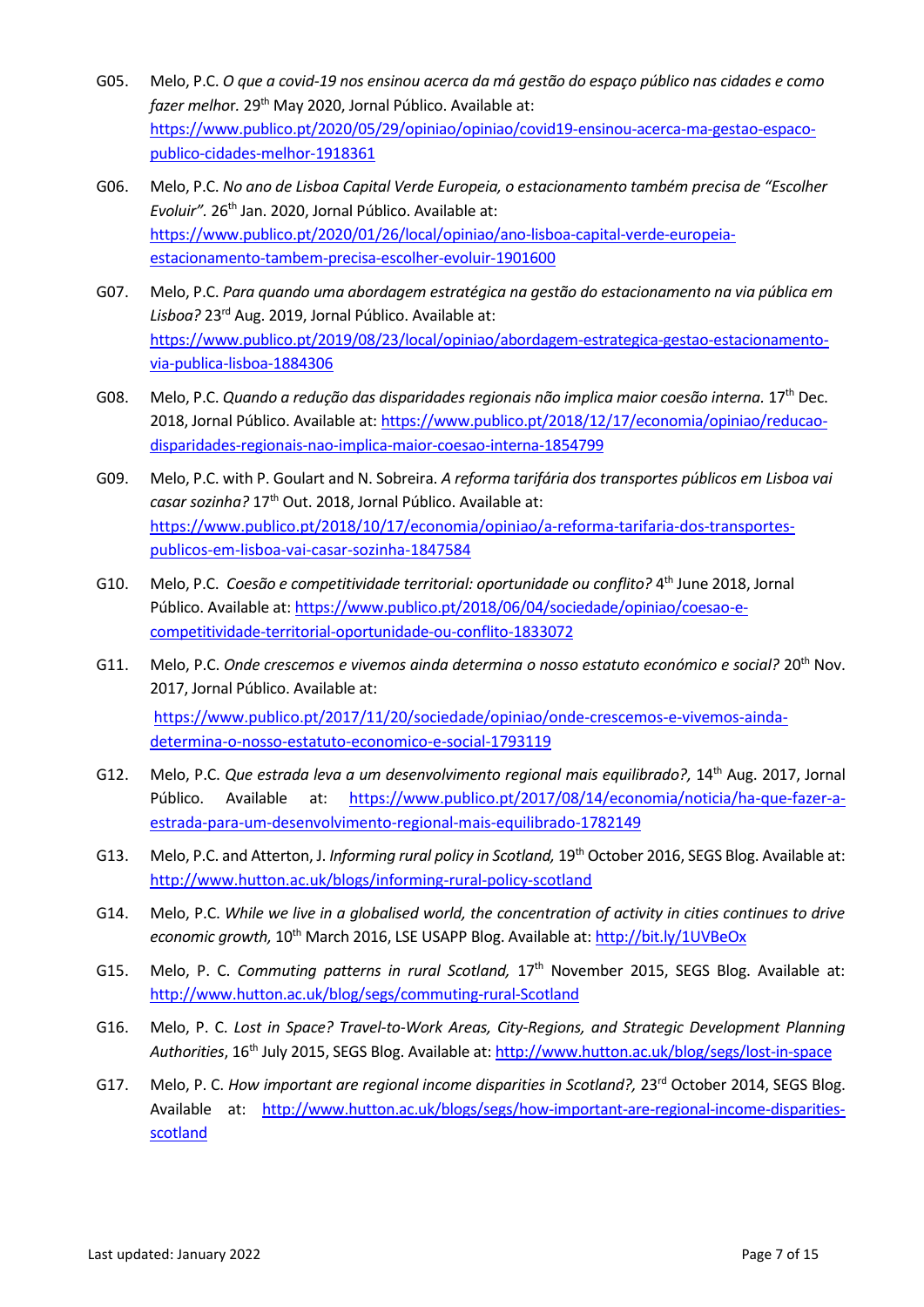### **RESEARCH GRANTS AWARDED & PROJECT COORDINATION**

- 2022-2025 TASSEL Growth or Relocation? Transport Accessibility and Economic Activity Location (PTDC/GES-GCE/4046/2021), **Principal Investigator**, **€ 240.892.** Funded by FCT-Fundação para a Ciência e a Tecnologia, Portugal
- 2022-2025 REMOBIL Rethinking Mobility, Location Patterns and Urban Form after the COVID19 Pandemic. The Effects of Telework and E-shopping, **WP Leader (Total: € 245,592; UECE: € 48,210)** Funded by FCT-Fundação para a Ciência e a Tecnologia, Portugal
- 2021-2024 MASTI [Mobility as a Service and Socio-Territorial Inequalities,](http://masti.fa.ulisboa.pt/) **WP Leader (Total: € 244,374; UECE: € 41,592)**. Funded by FCT-Fundação para a Ciência e a Tecnologia, Portugal
- 2018-2022 TiTuSS [Transport Infrastructure and Urban Spatial Structure: Economic, Social and](https://rem.rc.iseg.ulisboa.pt/prj/tituss/)  [Environmental Effects](https://rem.rc.iseg.ulisboa.pt/prj/tituss/) (PTDC/EGE-ECO/28805/2017), **Principal Investigator**, **€ 229,539.**  Funded by FCT-Fundação para a Ciência e a Tecnologia, Portugal
- 2018-2020 [Investigating People-Place Effects in the UK using Linked Longitudinal Survey and](https://www.nuffieldfoundation.org/investigating-people-place-effects-uk)  [Administrative Data,](https://www.nuffieldfoundation.org/investigating-people-place-effects-uk) **Co-Principal Investigator**, **£ 188,407.** Funded by Nuffield Foundation, UK
- 2017-2020 *RELOCAL - Resituating the Local in Cohesion and Territorial Development,* EU H2020, European Commission, **Principal Investigator** for ISEG contribution, **€ 99,000**
- 2016-2017 *RELOCAL - Resituating the Local in Cohesion and Territorial Development,* EU H2020, European Commission, **Principal Investigator** for Hutton contribution, **€ 305,000**
- 2016-2017 *WP3.4 Communities and Wellbeing*, Scottish Government Rural Affairs and Environment Strategic Research (RESAS) Strategic Research Programme 2016/21, **Work Package Coordinator**, **£ 1,268,984** (2016/21)
- 2016-2017 *RD3.4.2 - Place-Based Policy and its Implications for Policy and Service Delivery*, Scottish Government Rural Affairs and Environment Strategic Research (RESAS) Strategic Research Programme 2016/21, **Co-Principal Investigator**, **£ 292,199** (2016/21)
- 2014-2017 Substitute member, COST Action TU1305 Social Network and Travel Behaviour
- 2014-2016 *WP8.1 - The Relationship Between Economic Performance and Social Outcomes in Rural Communities*, Scottish Government Rural Affairs and Environment Strategic Research (RESAS) Strategic Research Programme 2011/16, **Principal Investigator** during 2014-2016, **£ 129,202** (2014/16)
- 2015 NESTRANS and TACTRAN Sustainable Travel Grants Scheme, **Principal Investigator**. Funding obtained for *Hutton e-bike pool pilot scheme* and new bicycle parking shelter, **£ 3,260**
- 2015 *Home-Based Telework, Residential Location and Intra-Household Dynamics*, Short Term Scientific Mission (Nov.-Dec. 2015), COST Action TU1305, European Commission, **Principal Investigator**, **€ 1,350**
- 2014-2015 *Income Elasticities of Food Demand in Africa: A Meta-Analysis*, European Commission Joint Research Centre, **Co-Principal Investigator**, **€ 23,751**
- 2012-2013 *Understanding Cost Efficiency using Econometric Benchmarking*, London Underground, **Researcher Co-I**. I wrote the proposal, **£ 100,000**
- 2011-2012 *Transport Investments and Spatial Economic Performance (ES/J007382/1)*, UK Economic and Social Research Council (ESRC), **Named researcher**, **£ 217,167**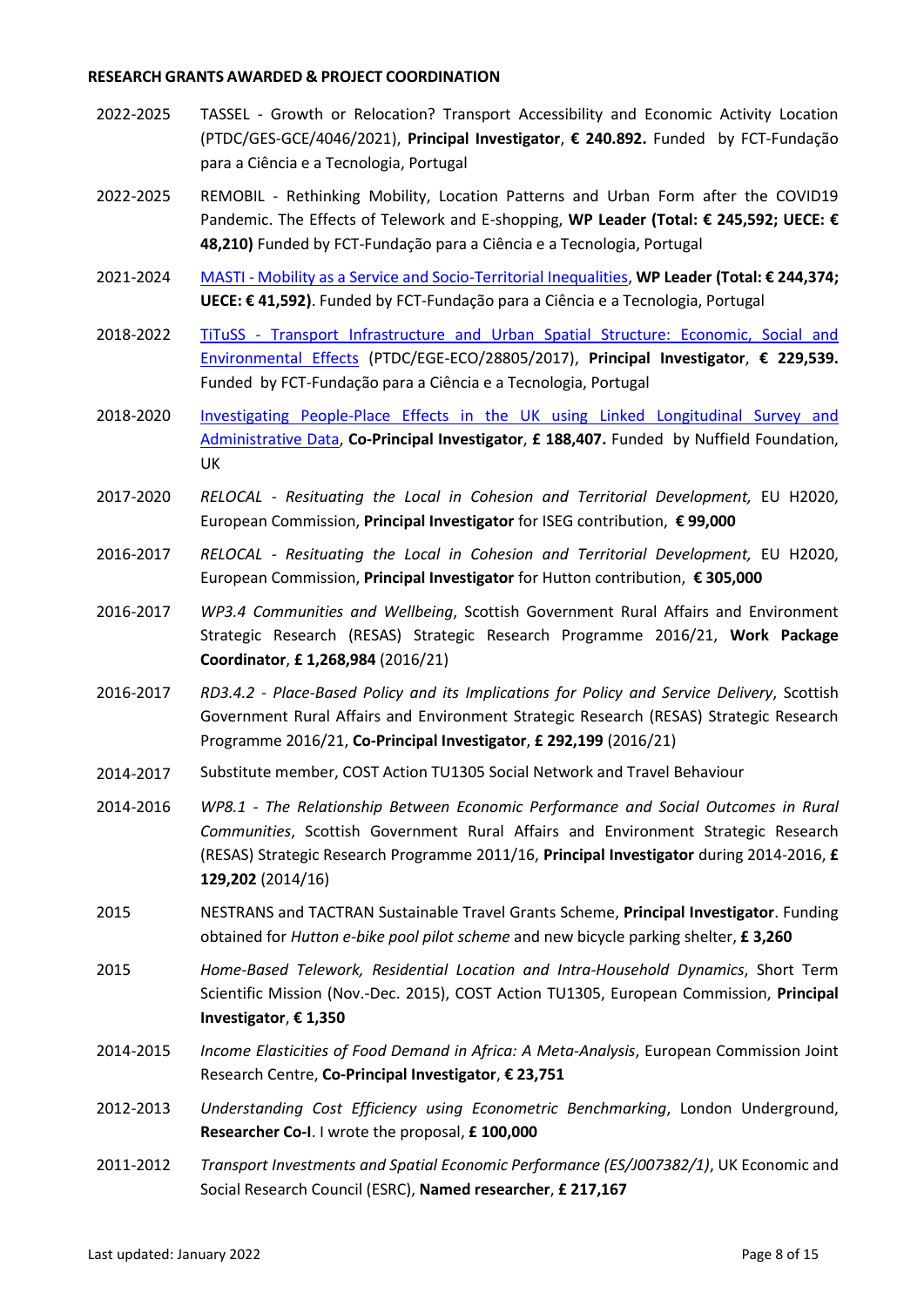- 2010 *Review of Appraisal Methodologies of the External Effects of Urban Rail Projects*, Metro de Madrid, **Researcher Co-I**, **£ 10,000**
- 2009 *Assessment of the Wider Economic Benefits from Agglomeration Externalities in the Context of the High Speed Two (HS2) rail connection*, UK Department for Transport (DfT), **Named researcher**, **£ 20,000**
- 2007-2009 *Validation of the Commuting Patterns Produced by the National Transport Model (NTM) Against Observed Data on Commuting Patterns from Official Surveys*, UK Department for Transport (DfT), **Named researcher**, **£ 106,000**

# **TALKS AT NATIONAL & INTERNATIONAL CONFERENCES, WORKSHOPS, SEMINARS**

- 1. Teleworking, residential location, and mobility patterns in pre- & post-covid19 spatial economies, Invited talk, RSPP Workshop on Pandemics, Location and Mobility, Ponta Delgada, Azores, 2 Nov. 2021.
- 2. Transportation and the spatial economy: old questions, new(er) methods, Keynote speech, 28th APDR Congress, 16 Sept. 2021, Vila Real.
- 3. Transport investment, economic performance and regional development, 2nd ERSA-REGIO Invited Academic Lecture, 20 June 2019.
- 4. The impact of motorway expansion on urban growth patterns: the case of Portugal between 1991 and 2011, 59<sup>th</sup> European Regional Science Association (ERSA) Annual Conference, Lyon, France, 27-30 Aug. 2019
- 5. Spatial Disparities in Population Growth Across Rural Areas in Portugal between 1991 and 2011, 59<sup>th</sup> European Regional Science Association (ERSA) Annual Conference, Lyon, France, 27-30 Aug. 2019
- 6. The impact of motorway expansion on urban growth patterns: the case of Portugal between 1991 and 2011, 26th APDR Congress, July 4-5, 2019, Aveiro, Portugal
- 7. Spatial Disparities in Population Growth Across Rural Areas in Portugal between 1991 and 2011, Regional Studies Association (RSA) Annual Conference, University of Santiago De Compostela, Spain, 4-7 June 2019
- 8. Spatial disparities in rural socio-economic performance in Portugal: 1991-2011, XVI Colóquio Ibérico de Geografia, IGOT-ULisboa, Portugal,5-7 Nov. 2018
- 9. Spatial disparities in socio-economic performance between 1991 and 2011: Evidence for Portugal, 58<sup>th</sup> European Regional Science Association (ERSA) annual congress, Cork, Ireland, 28-31 Aug. 2018
- 10. Understanding the decline in public transport demand under austerity: Evidence for Lisbon Metropolitan Area, 58<sup>th</sup> European Regional Science Association (ERSA) annual congress, Cork, Ireland, 28-31 Aug. 2018
- 11. Spatio-temporal income dynamics in Scotland, 57<sup>th</sup> European Regional Science Association (ERSA) annual congress, Groningen, The Netherlands, 29 Aug.-1 Sep. 2017
- 12. City-regions and rural-to-urban commuting patterns in Scotland, 45<sup>th</sup> Regional Science Association International - British Irish Section (RSAIBIS) annual conference, Newquay, England, 30 Aug.-1 Sep. 2016
- 13. City-regions and rural-to-urban commuting patterns in Scotland, 56<sup>th</sup> European Regional Science Association (ERSA) annual congress, Vienna, Austria, 23-26 Aug. 2016
- 14. Causality and Causal Inference for Social and Economic Interventions, Forum for Quantitative Science workshop on Socio-Economic Modelling, Edinburgh, Scotland, 31 May 2016
- 15. Spillover Effects of Proximity to Urban Centres: Evidence for Rural Scotland, 55<sup>th</sup> European Regional Science Association (ERSA) annual congress, Lisbon, Portugal, 25-28 Aug. 2015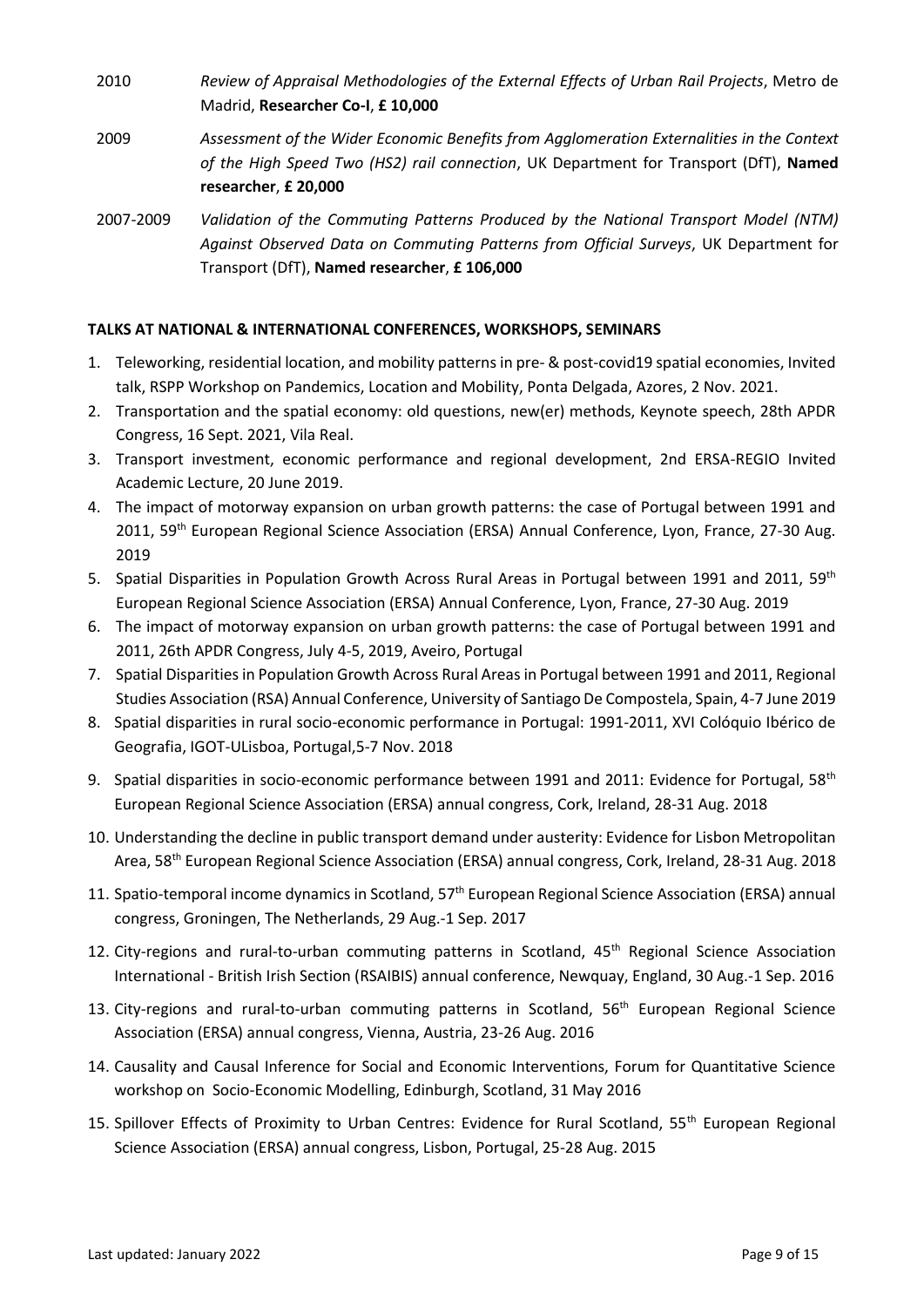- 16. Quantifying the Effects of Delay Incidents on the Performance of Metro Rail Systems using Stochastic Frontier Analysis, 93<sup>rd</sup> Transportation Research Board (TRB) annual congress, Washington DC, USA, 12-16 Jan. 2014
- 17. Transport-Induced Agglomeration Effects: Evidence for US Metropolitan Areas, 54<sup>th</sup> European Regional Science Association (ERSA) annual congress, St. Petersburg, Russia, 26-29 Aug. 2014
- 18. People, Places, and Earnings Differentials: Microdata Evidence for Scotland, 54th European Regional Science Association (ERSA) annual congress, St. Petersburg, Russia, 26-29 Aug. 2014
- 19. Fuel demand and Road Transport  $CO<sub>2</sub>$  emissions: Evidence for the greater Porto region, 13<sup>th</sup> World Conference on Transport Research (WCTR), Rio de Janeiro, Brazil, 15-18 July 2013
- 20. Agglomeration, Accessibility, and Productivity: Evidence for Urbanized Areas in the US, 92<sup>nd</sup> Transportation Research Board (TRB) annual congress, Washington DC, USA, 13-17 Jan. 2013
- 21. The Role of Transport Induced Agglomeration Effects on Firm Productivity in Mega-City regions: Evidence for Bassin Parisien, 91<sup>st</sup> Transportation Research Board (TRB) annual congress, Washington DC, USA, 22-26 Jan. 2012
- 22. The role of air travel demand elasticities in reducing aviation's  $CO<sub>2</sub>$  emissions: Evidence for European airlines, 91<sup>st</sup> Transportation Research Board (TRB) annual congress, Washington DC, USA, 22-26 Jan. 2012
- 23. The Effects of Road Investments on Productivity and Induced Travel Demand: Evidence for Urbanized Areas in the US, 91<sup>st</sup> Transportation Research Board (TRB) annual congress, Washington DC, USA, 22-26 Jan. 2012
- 24. Determinants of Delay Incident Occurrence of Urban Metros, 90<sup>th</sup> Transportation Research Board (TRB) annual congress, Washington DC, USA, 23-27 Jan. 2011
- 25. Evidence on the Assessment of Wider Economic Impacts of High-Speed Rail for Great Britain, 90<sup>th</sup> Transportation Research Board (TRB) annual congress, Washington DC, USA, 23-27 Jan. 2011
- 26. Impact of transport infrastructure on firm formation: evidence from the Portuguese municipalities, 89<sup>th</sup> Transportation Research Board (TRB) annual congress, Washington DC, USA, 10-14 Jan. 2010
- 27. Agglomeration economies and labour productivity: evidence from longitudinal worker level data for GB's Travel-to-Work Areas, 49<sup>th</sup> European Regional Science Association (ERSA) annual conference, Lodz, Poland, 25-29 Aug. 2009
- 28. Testing for causality between productivity and agglomeration economies, 55<sup>th</sup> Annual North American Meetings of the Regional Science Association International (NARSC), New York City, USA, 19-22 Nov. 2008
- 29. Agglomeration and gravity: estimating the spatial decay of labour pooling spillovers using data on commuting flows, 55th Annual North American Meetings pf the Regional Science Association International (NARSC), New York City, USA, 19-22 Nov. 2008
- 30. Firm birth and transport infrastructure: A case study of Portugal, 87<sup>th</sup> Transportation Research Board (TRB) annual congress, Washington DC, USA, 13-17 Jan. 2008
- 31. Firm birth and transport infrastructure: A case study of Portugal, Regional Studies Association (RSA) Winter Regional Studies, London, 23 Nov. 2007
- 32. Firm birth and transport infrastructure: A case study of Portugal, 47<sup>th</sup> European Regional Science Association (ERSA) annual congress, Paris, France, 29 Aug. – 02 Sep. 2007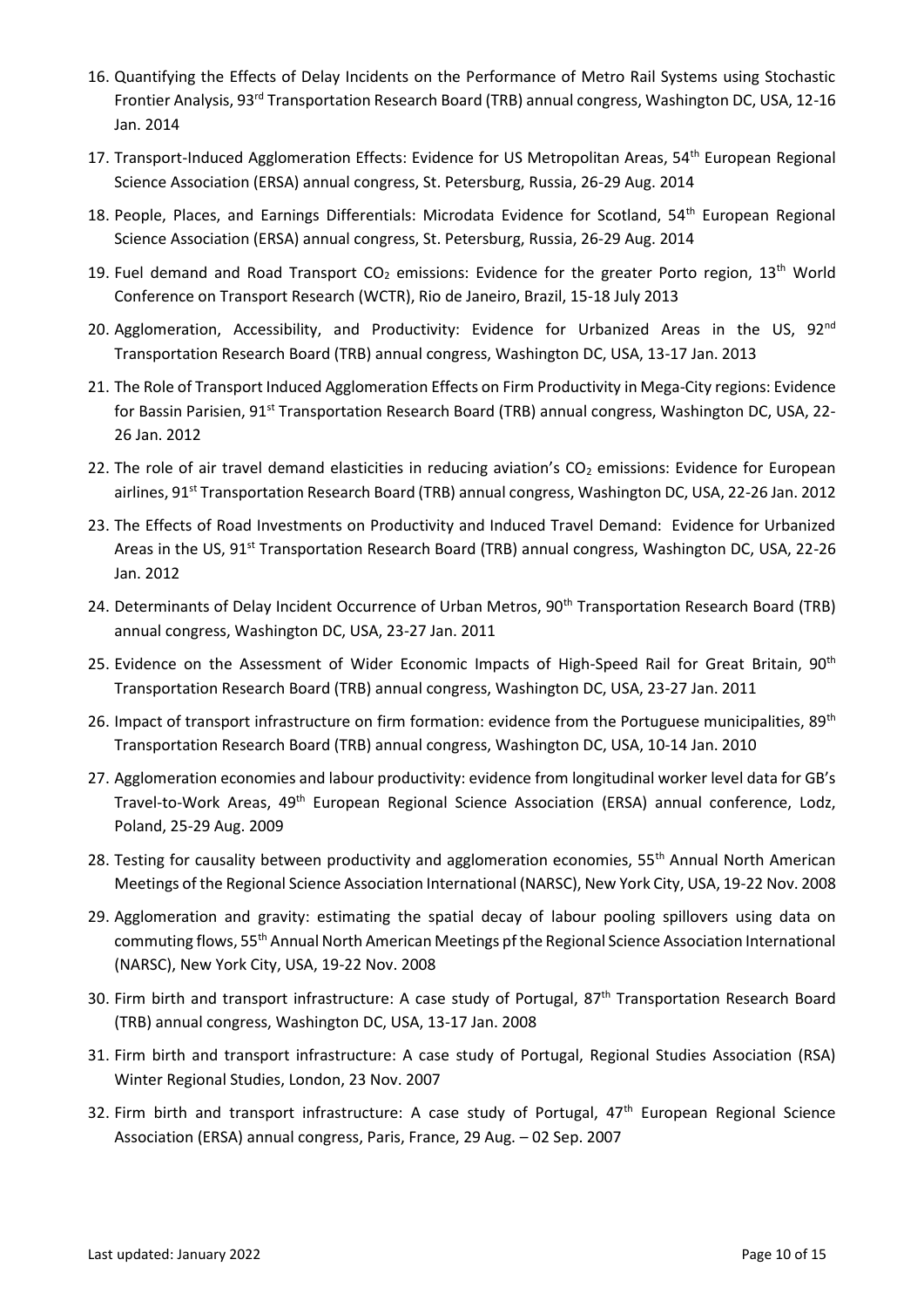#### **MEASURES OF ESTEEM AND EXTERNAL VISIBILITY**

#### **Invited Talks and Interviews**

- 2021 90 Seconds of Science/90 Segundos de Ciência, [Radio interview about the](https://www.rtp.pt/play/p2936/e578910/90-segundos-ciencia) project TiTuSS Transport [Infrastructure & Urban Spatial Structure: Economic, Social & Environmental Effects,](https://www.rtp.pt/play/p2936/e578910/90-segundos-ciencia) (16 Nov. 2021).
- 2021 Invited talk "[Teleworking, residential location, and mobility patterns in pre-](https://www.youtube.com/watch?v=8rY8fh_R4ds) & post-covid19 spatial [economies](https://www.youtube.com/watch?v=8rY8fh_R4ds)", RSPP Workshop on Pandemics, Location and Mobility, Ponta Delgada, Azores, 2 Nov. 2021.
- 2021 Keynote speech "[Transportation and the spatial economy: old questions, new\(er\) methods](http://www.apdr.pt/congresso/2021/)", 28th APDR Congress, 16 Sept. 2021, Vila Real.
- 2020 Invited to talk about teleworking and travel demand in times of COVID-19 pandemic in the Webinar "Coworking and Covid-19 emergency". [Link to webinar](https://www.facebook.com/COSTActionCA18214NeW.Sp/videos/542763810003913/) (20<sup>th</sup> June 2020).
- 2019 Invited ERSA-REGIO Academic Lecture at DG REGIO, Brussels, Belgium. Presentation title: ["Transport](https://ersa.org/wp-content/uploads/2019/05/Melo-ERSA-DGREGIO.pdf)  [investment, economic performance and regional development"](https://ersa.org/wp-content/uploads/2019/05/Melo-ERSA-DGREGIO.pdf) (20<sup>th</sup> June 2019). Web streaming link [to talk.](https://webcast.ec.europa.eu/joint-regio-ersa-academic-lecture-prof-patricia-melo-on-transport-investment-economic-performance-and-regional-development)
- 2018 Invited to give a seminar at Center for Advanced Studies in Management and Economics (CEFAGE), University of Évora, Portugal. Presentation title: "Spillover Effects of Proximity to Urban Centres: Evidence for Rural Scotland" (26<sup>th</sup> January)
- 2017- Invited expert member of the international scientific advisory group (SAG) for Research Council of
- 2020 Norway funded project: IMPACT: Impacts of transport infrastructure investments on urban- and regional development[. https://www.forskningsradet.no/prosjektbanken/#!/project/267697/en](https://www.forskningsradet.no/prosjektbanken/#!/project/267697/en)
- 2016 Invited as speaker to a seminar on "Regional Well-Being Indicators" organized by DG Employment, Social Affairs & Inclusion of the European Commission. Presentation title: "Territorial Dimensions of Poverty and Social Exclusion in Europe"  $(19<sup>th</sup> Oct., Brussels, Belgium).$  The presentation is available from the following link:

<http://ec.europa.eu/social/main.jsp?langId=en&catId=1049&newsId=2659&furtherNews=yes>

- 2016 Live interview on BBC Radio Scotland's Good Morning Scotland about commuting patterns following the announcement of a Bank of Scotland study on the most affordable commuter towns in Scotland  $(26<sup>th</sup>$  Sep.) The interview can be listened to at [http://www.bbc.co.uk/programmes/b07vwzby,](http://www.bbc.co.uk/programmes/b07vwzby) from 2h 44m 24s into the programme.
- 2016 Invited as speaker to OECD workshop on "Making Inclusive Growth Happen in Cities and Regions" organised by the OECD Regional Development Policy Division. Presentation title: "Agglomeration, Economic Growth, and Socio-Spatial Inequalities" (20th April, OECD Headquarters, Paris, France)
- 2016 Invited to give a presentation at the Management Committee meeting of the COST Action TU1305 Social Networks and Travel Behaviour. Presentation title: "Home-based Telework, Residential Location and Intra-Household Dynamics" (19<sup>th</sup> May, Bucharest, Romania)
- 2015 Presentation to Directorate-General for International Cooperation and Development, European Commission (EU), Brussels, Belgium. Presentation title: "A Meta-Analysis of the Impacts of Household Incomes on Food Demand in Africa" (22<sup>nd</sup> May)
- 2014 Invited to give a seminar at the Department of Economics, University of Aberdeen, Scotland. Presentation title: "People, Places and Earnings Differentials: Microdata Evidence for Scotland" (26<sup>th</sup> June)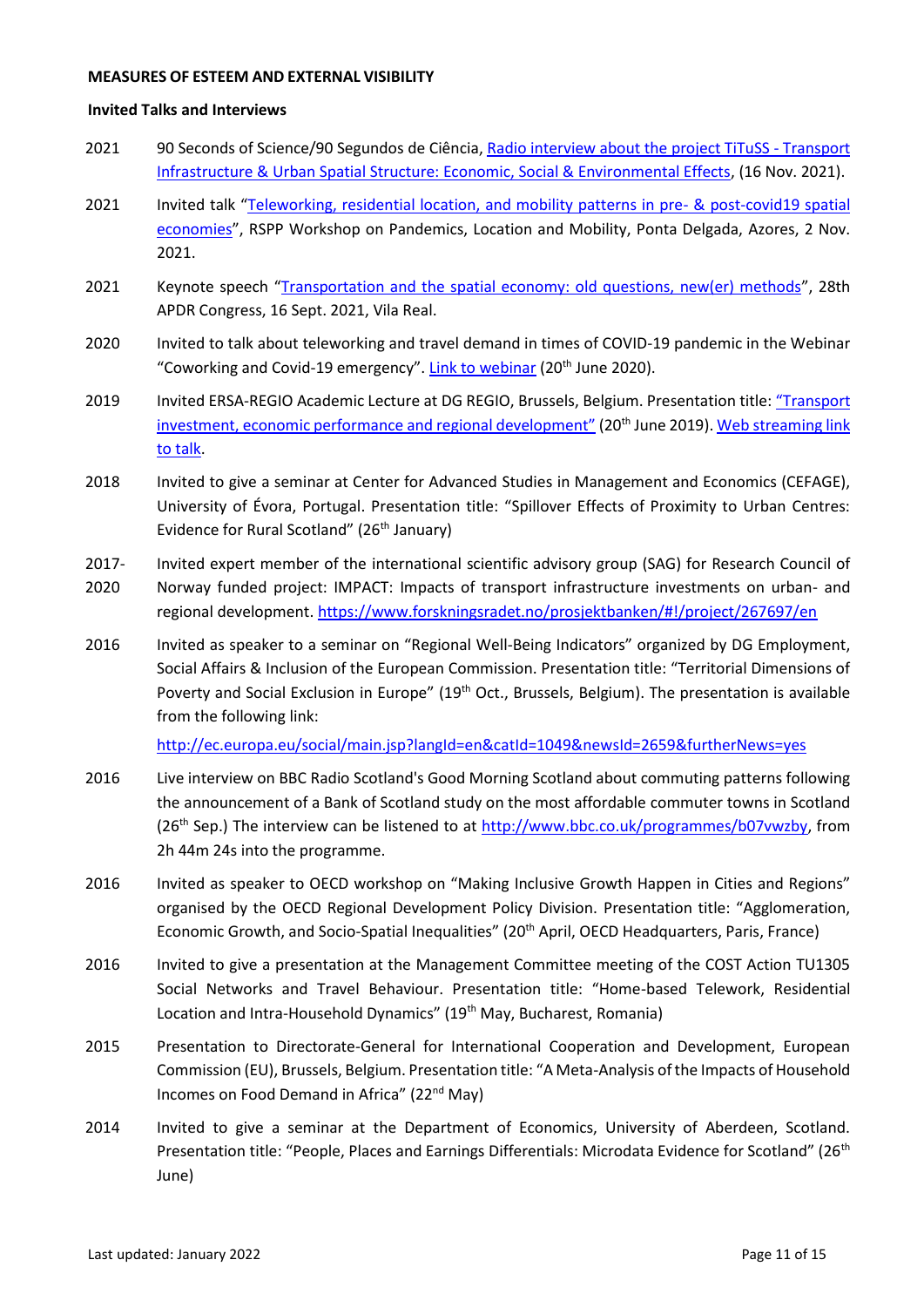- 2014 Invited to give a seminar at the Centre for Transport Research (CTR), University of Aberdeen, Scotland. Presentation title: "Modelling Travel Mode Choice in Rural and Urban Scotland" (12<sup>th</sup> February)
- 2014 Invited to give a seminar at the Spatial-Environmental Governance for Sustainability Research Centre (UMSERGE), University of Malaya, Kuala Lumpur, Malaysia. Presentation title: "Modelling Travel Mode Choice in Rural and Urban Scotland" (20<sup>th</sup> January)
- 2009 Invited to give a seminar at the Institute for Transport Planning and Systems, ETH-Zurich, Switzerland. Presentation title: "Evidence on the Linkages between Productivity, Agglomeration Economies, and Transport" (7th May)
- 2009 Invited to give a seminar at the SERC/LSE Junior Seminars in Spatial Economics at the London School of Economics (LSE), London, UK. Presentation title: "Agglomeration Economies and Spatial Wage Rates: Evidence for Great Britain's Travel-to-Work Areas" (5<sup>th</sup> March)

#### **Invited External Reviewer for Scientific Projects & Government/Public Sector Projects**

- 2017 Independent External Expert for COST (CO-operation in Science and Technology), EU Framework Programme Horizon 2020. Proposal: OC-2016-2-21525
- 2016 Reviewer for UK's Department for Transport "Buses and the Economy II: Task 3 Report"
- 2015 Independent External Expert for COST (CO-operation in Science and Technology), EU Framework Programme Horizon 2020. Proposal: OC-2015-2-20279
- 2014 External reviewer for the Innovational Research Incentives Scheme, Netherlands Organisation for Scientific Research (NWO)

#### **Membership in Scientific Societies**

2017- Member, APDR, the Portuguese section of Regional Science Association International (RSAI)

## **Member of Editorial Team of Peer-Review Scientific Journals**

- 2015- Associate Editor for journal *Regional Studies, Regional Science*
- 2020- Member of the editorial board of the section "Sustainable Transportation" of the journal *Sustainability*

#### **Refereeing Activities in Scientific Journals (selection)**

Journal of Economic Geography, Journal of Regional Science, Journal of Urban Economics, Journal of Transport Economics and Policy, Journal of Transport Geography, Papers in Regional Science, Regional Science and Urban Economics, Urban Studies, Regional Studies, Regional Studies, Regional Science, Transportation Research Part A, Transportation Research Part B, Transportmetrica, Urban Geography, Journal of Housing and the Built Environment, Energy Efficiency, Growth and Change, Journal of Transport and Land Use, Ecological Economics

#### **Awards and Scholarships**

2020 RSPP Paper Award 2020. Awarded by Regional Science Association International for best paper published in Regional Science Policy and Practice with D. J. Graham.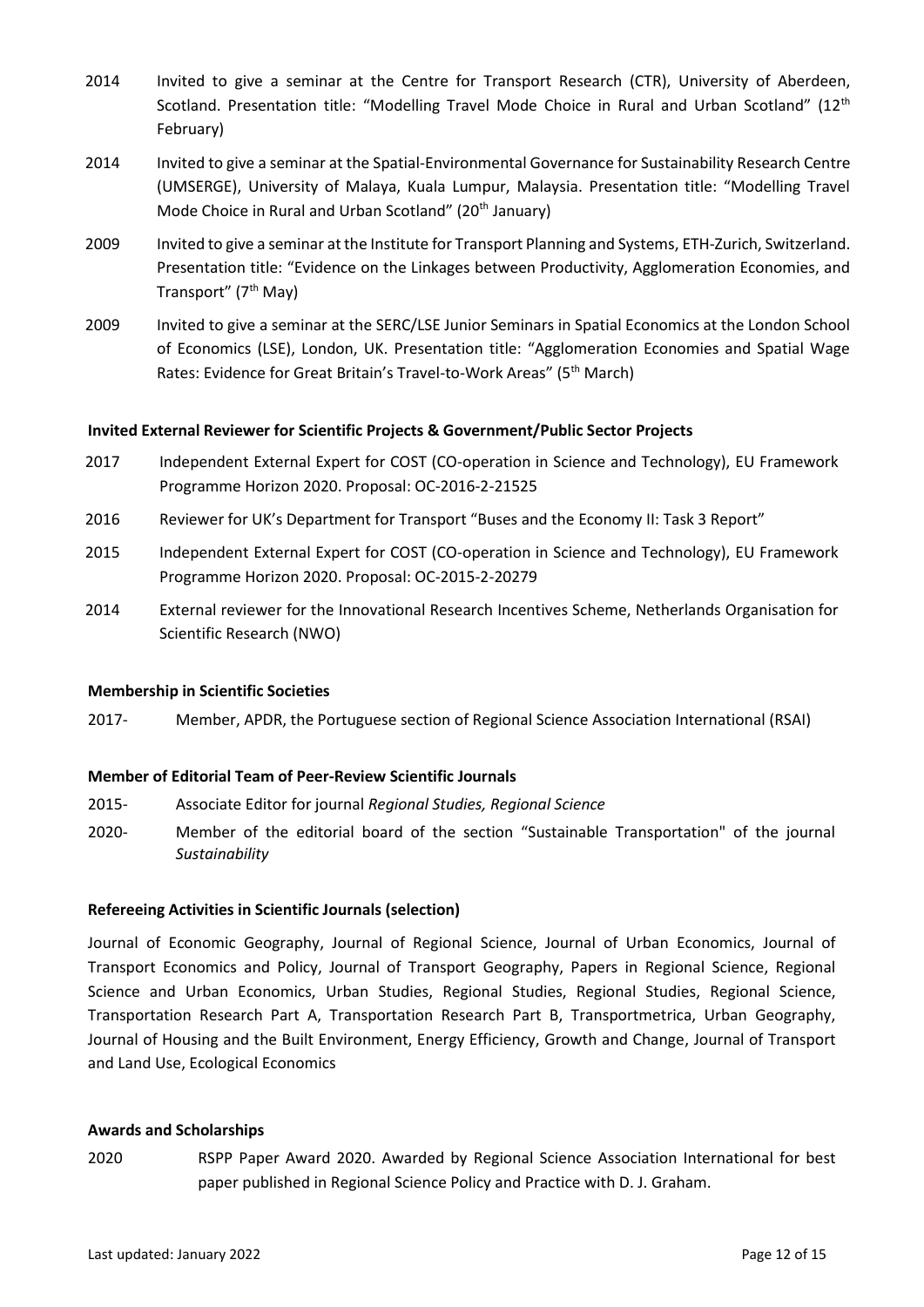| 2016      | Awarded funding to participate in autumn school 'Theory and practice of programme<br>evaluation: evidence from regression discontinuity design based methods', funded through<br>the InGRID project by EU's FP7 for Research, Technological Development and Demonstration |
|-----------|---------------------------------------------------------------------------------------------------------------------------------------------------------------------------------------------------------------------------------------------------------------------------|
| 2015      | Awarded a research grant for a Short Term Scientific Mission by COST Action TU1305,<br>European Commission. Project title: Home-Based Telework, Residential Location and Intra-<br>Household Dynamics (host institution: CESUR/CEris, University of Lisbon)               |
| 2010      | Awarded a scholarship by the European Investment Bank, the Centre for Transport Studies<br>at KTH in Stockholm and Jönköping University to participate in a summer school on<br>Productivity and Financing of Regional Infrastructure                                     |
| 2009      | Second prize of the Epainos Award for the best paper in Regional Science by a young scientist<br>(49 <sup>th</sup> Congress of the European Regional Science Association (ERSA))                                                                                          |
| 2007      | Awarded a scholarship by the European Union through its Marie Curie Actions and the<br>European Regional Science Association (ERSA) to participate in a summer school on Spatial<br><b>Economics and Spatial Statistics</b>                                               |
| 2006-2010 | PhD scholarship, Transport for London (TfL)                                                                                                                                                                                                                               |
| 2002      | Merit scholarship awarded by the Portuguese Ministry of Education                                                                                                                                                                                                         |
| 2001      | Erasmus programme, European Union                                                                                                                                                                                                                                         |

# **RESEARCH VISITS**

- Social, Economic and Geographical Sciences (SEGS), The James Hutton Institute, Scotland, July 2018
- Institute for Social and Economic Research (ISER), University of Essex, UK, August 2018

## **MEMBER OF SCIENTIFIC COMMITTEES OF CONFERENCES AND WORKSHOPS**

- 28th congress of APDR, the Portuguese section of the European regional Science Association (ERSA), 16-17 Sept. 2021, Vila Real, Portugal
- 23<sup>rd</sup> annual congress of INFER, the International Network for Economic Research, 8-10 Sept. 2021, Lisbon, Portugal
- RELOCAL & PLOTINA JOINT WORKSHOP ON "WOMEN AS AGENTS OF LOCAL T[RANSFORMATION](https://relocal.eu/relocal-plotina-joint-workshop-on-women-as-agents-of-local-transformation/)", ISEG, Lisbon, 22 Jan. 2020.
- RELOCAL & IMAJINE JOINT WORKSHOP ON SPATIAL D[ISPARITIES IN](RELOCAL%20&%20IMAJINE%20joint%20workshop%20on%20Spatial%20Disparities%20in%20Europe) EUROPE, ISEG, Lisbon, 22 Oct. 2019
- 26th congress of APDR, the Portuguese section of the European regional Science Association (ERSA), July 4-5, Aveiro, Portugal

## **MEMBER OF PHD AND MSC COMMITTEES**

- Inês Barros de Oliveira (MSc): "Regional ex-ante Inequality of Opportunity in Portugal", Católica Porto Business School, July 2020
- Duco de Vos (PhD): "Information Technology and Urbanization Economies", TU Delft, March 2020
- Nuno Miguel Azevedo Aparício (MSc): "Estimação da Função de Procura do Metro de Lisboa: Uma Abordagem dom Séries Temporais Mensais", ISEG, Univerisdade de Lisboa, Dec. 2018
- José Francisco Rangel Preciado (PhD): "Los Sistemas Productivos Locales en Extremadura. Aportaciones a la Política de Desarrollo Industrial y Rural", Universidad de Extremadura, July 2018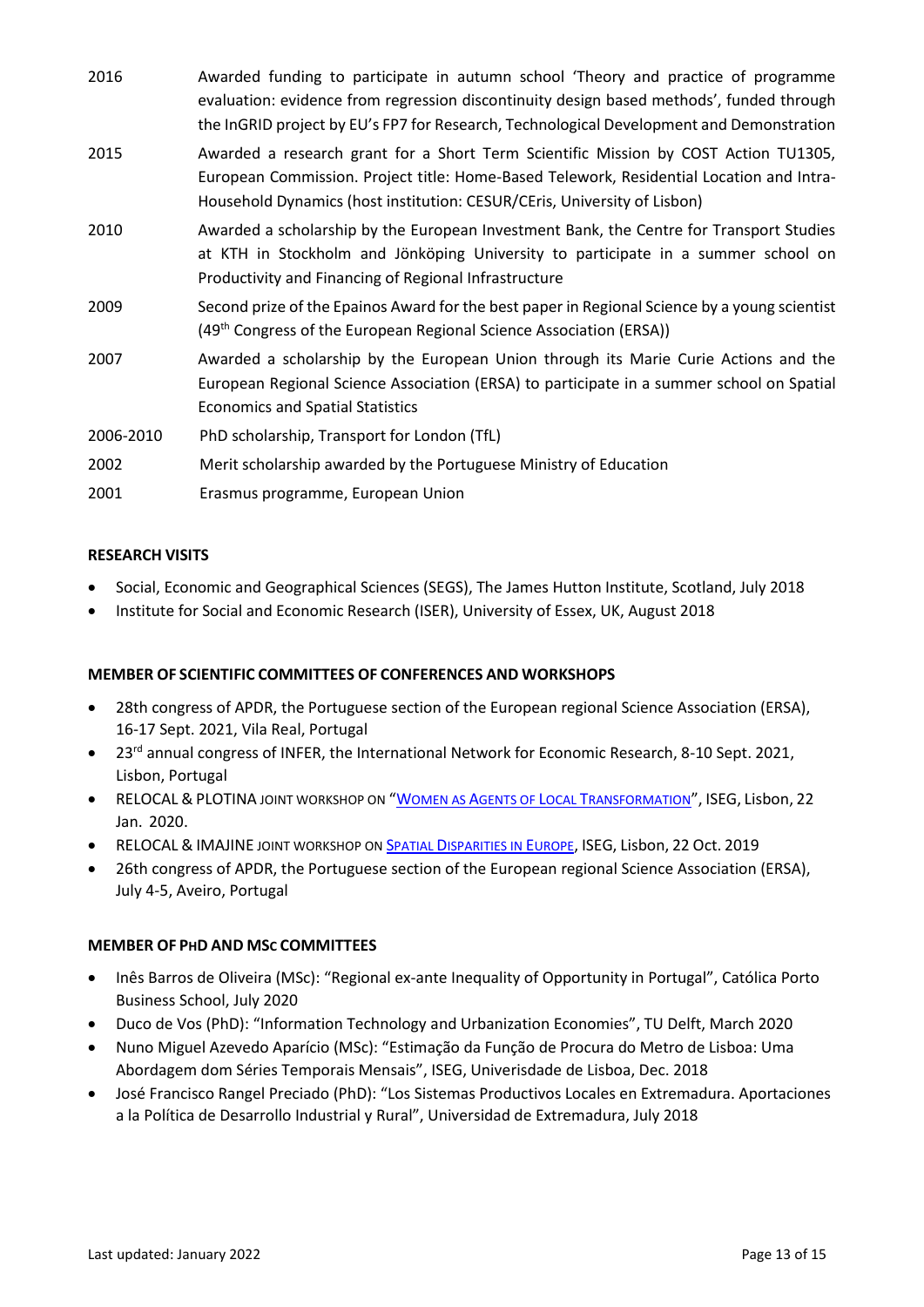## **PHD AND MSC STUDENT SUPERVISION**

# **PhD projects**

- Valentino Salgado Cunha, (in progress), 'The economic effects of rail investment and disinvestment in Portugal', ISEG-Universidade de Lisboa (as main supervisor)
- Mauricio Silva de Carvalho, (in progress), 'Essays on the economic impact of 35 years of road investment in Portugal: Estimating the linkages between transport accessibility, agglomeration externalities and displacement effects', ISEG-Universidade de Lisboa (as main supervisor)
- Shane Canavan, (2015), 'Performance Modelling of Urban Metro Rail Systems: An Application of Frontiers, Regression, and Causal Inference Techniques', Imperial College London (completed) (as cosupervisor)
- Sara Mohammad, (2015) 'Impact of Dubai Metro on Property Values', Imperial College London (completed) (as co-supervisor)

# **MSc projects**

- Hugo Baptista Ferreira (in progress) 'Understanding the causes and consequences of urban sprawl in the main metropolitan areas of Portugal', ISEG-Universidade de Lisboa
- Rafael Pequito de Almeida (in progress) 'Are transport mobility costs in Portugal progressive or regressive?', ISEG-Universidade de Lisboa
- Inês Couto (in progress) 'The urban wage premium in Portugal', ISEG-Universidade de Lisboa
- António Lima (in progress) 'O PART, a Covid19 e a Mobilidade Sustentável', ISEG-Universidade de Lisboa
- Daniel Rodrigues (2021) 'Políticas Públicas e Gestão do Estacionamento: Os casos dos Municípios de Lisboa e Porto', ISEG-Universidade de Lisboa
- Gonçalo Martins (2021) 'The estimation of local employment multipliers for Portugal', ISEG-Universidade de Lisboa
- Eric Habibo (2020) 'Exploring the drivers of commuting mode choice in Lisbon's metropolitan area', ISEG-Universidade de Lisboa
- Chun (Michael) Lau (2013), 'The effects of road investments on economic output and induced travel demand: evidence for unitary authorities in England', MEng in Civil Engineering, Imperial College London (as co-supervisor)
- Benjamin Gaitskell (2013) 'Peak-load pricing of metro demand', MEng in Civil Engineering, Imperial College London (as co-supervisor)
- Thomas Godfrey (2013) 'Estimating the effects of low-cost airlines on route performance using dynamic panel data models', MEng in Civil Engineering, Imperial College London (as co-supervisor)
- Emmanouil Gavves (2012) 'Estimation of fuel demand elasticities for the Porto Greater Metropolitan Area', MSc in Transport, Imperial College London (as co-supervisor)
- Francesco Zhou (2012) 'The main determinants of metro demand: An international comparative study', MSc in Transport, Imperial College London (as co-supervisor)
- Sarah Aarabi (2011) 'The impact of road enhancement on economic productivity in US urban areas', MSc in Transport, Imperial College London (as co-supervisor)
- Marianne Faure (2011) 'An analysis of food accessibility in London' MSc in Transport, Imperial College London (as co-supervisor)
- Howard Pak (2011) 'Productivity and agglomeration in Singapore: external benefits of the MRT system', MSc in Transport, Imperial College London (as co-supervisor)